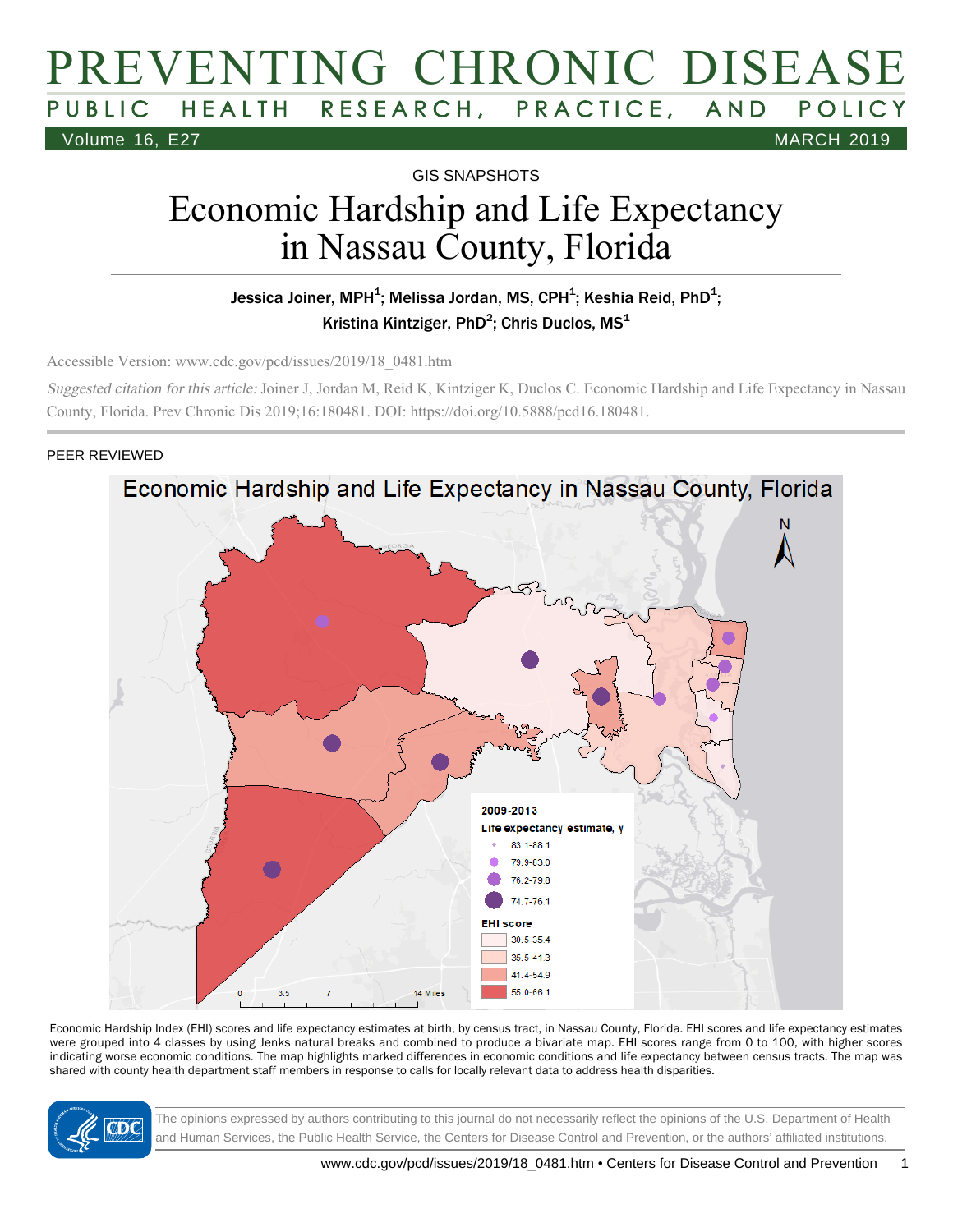## Background

The Economic Hardship Index (EHI) combines 6 social and economic measures to provide a more complete picture of socioeconomic conditions in a community than any one measure alone (1,2). It has the advantage of comprising data that operate at the community level, rather than the individual or family level, and it allows for a comparison of one community relative to another (or itself) over time (3). Socioeconomic conditions in a community are strongly associated with health (4). Economic hardship can affect a person's ability to access important health care services and lead a healthy lifestyle. Local estimates of life expectancy are useful in understanding the contributions of socioeconomic conditions to population health (2). Life expectancy data allow the examination of health disparities by place, because it reflects the combined effect of major illnesses and injuries and their underlying causes, including social and environmental determinants of health (5).

In response to calls for relevant and timely community-level indicators that address underlying causes of illness and injury and advance health equity, the Florida Department of Health used the EHI to test a bivariate mapping technique that combined data on economic hardship and life expectancy at the census-tract level in Nassau County, Florida. Nassau County is in northeastern Florida along the Atlantic coast. It has a land area of 725.9 square miles and a population of 73,314 (6). The average population per census tract in Nassau County is 5,640 (6).

#### Methods

We calculated the EHI by using 6 indicators from the US Census Bureau's 2014 American Community Survey (ACS) 5-year estimates: unemployment (percentage of the population aged  $\geq 16$  who were unemployed), population dependency (percentage of the population aged <18 or >64), educational attainment (percentage of the population aged  $\geq$ 25 with less than a high school diploma), per capita income, crowded housing (percentage of occupied housing units with >1 person per room), and poverty (percentage of persons living below the federal poverty level). We standardized these indicators within each tract to give them equal weight and combined them into a composite score. Scores range from 0 to 100, with higher scores indicating worse economic conditions. Additional methodologic details about the index are reported elsewhere  $(3)$ .

We calculated life expectancy estimates by using 5 years (2009–2013) of aggregated mortality data geocoded to 2010 census tract areas. We used the adjusted Chiang II method to generate life expectancy estimates for all tracts (7). This method uses the life table approach and assumes that deaths are spread evenly throughout each age period. It also handles zero deaths in a given age category and is adjusted to account for variance in the last age interval — all of which are important considerations in calculating life expectancy estimates (7). We suppressed life expectancy estimates with a standard error of 2 years or more because of low numbers of deaths or small populations.

We used ArcMap 10.3.1 for Desktop (Esri) to join EHI scores and life expectancy estimates to the 2010 census tract shapefile and produce a bivariate map that displays life expectancy as graduated circles and EHI scores as a choropleth map. Each variable was categorized into 4 classes by using the Jenks natural breaks method. We performed correlation analysis in SAS version 9.4 (SAS Institute Inc).

## Findings

Average life expectancy in Nassau County was 77.9 years (95% confidence interval [CI], 77.4–78.5 y), comparable to the national average of 78.7 years (8). We observed a gap of approximately 13 years between the tract with the shortest life expectancy (74.7 [95% CI, 73.1–76.2] y) and the tract with the longest life expectancy (88.1 [95% CI, 84.8–91.5] y). EHI scores ranged from a low of 30.5 (least hardship) to a high of 66.1 (greatest hardship). Most tracts followed the expected pattern, such that areas with higher levels of economic hardship generally had lower life expectancy. Overall, tracts with the highest levels of economic hardship and lower life expectancy were concentrated on the eastern side of the county. The 2 tracts with the lowest level of economic hardship and highest life expectancy were along the coast and shared a boundary. A simple correlation analysis showed a moderate negative association between life expectancy and economic hardship (<sup>r</sup>  $= -0.494$ ,  $P = .10$ ), although this association was not significant because of the small sample size  $(n = 12)$ .

#### Action

The Florida Department of Health's Health Equity Program Council (HEPC) Data and Assessment Subcommittee has piloted maps for several counties. These maps were shared with county health administrators and the state health department's central office staff members who seek to link community-level data to Florida's State Health Improvement Plan. Linking EHI scores with life expectancy estimates provides county health departments a more complete picture of neighborhood conditions than any one measure alone. The Nassau County map was distributed as part of a press release by the local health department and received news coverage in which residents shared their thoughts on the map and life expectancy disparities in their community. In the news story, com-

The opinions expressed by authors contributing to this journal do not necessarily reflect the opinions of the U.S. Department of Health and Human Services, the Public Health Service, the Centers for Disease Control and Prevention, or the authors' affiliated institutions.